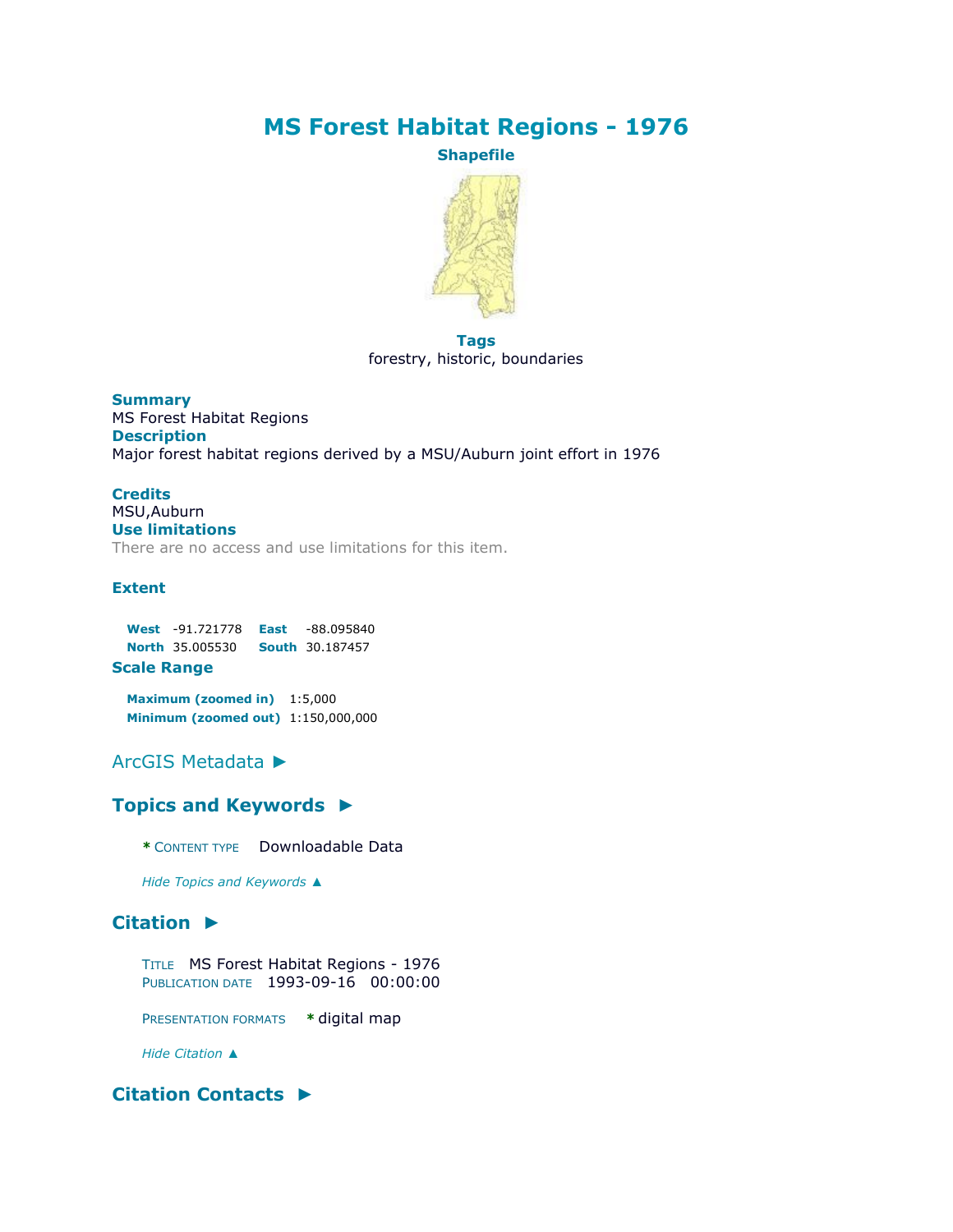RESPONSIBLE PARTY INDIVIDUAL'S NAME Steve Walker ORGANIZATION'S NAME MARIS CONTACT'S POSITION GIS Operations Manager CONTACT'S ROLE originator

C[ONTACT INFORMATION](file:///C:/Users/swalker/AppData/Local/Temp/arc4EC9/tmp99EE.tmp.htm%23ID0EABLJA)  $\blacktriangleright$ PHONE VOICE 601-432-6149

**ADDRESS** TYPE physical DELIVERY POINT 3825 Ridgewood Rd CITY Jackson ADMINISTRATIVE AREA MS POSTAL CODE 39211 E-MAIL ADDRESS [swalker@mississippi.edu](mailto:swalker@mississippi.edu?subject=MS%20Forest%20Habitat%20Regions%20-%201976)

```
HOURS OF SERVICE
 M-F 7-3 CDT
```
*Hide [Contact information](file:///C:/Users/swalker/AppData/Local/Temp/arc4EC9/tmp99EE.tmp.htm%23ID0EABLJA) ▲*

*Hide [Citation Contacts](file:///C:/Users/swalker/AppData/Local/Temp/arc4EC9/tmp99EE.tmp.htm%23ID0EBLJA) ▲*

### **[Resource Details](file:///C:/Users/swalker/AppData/Local/Temp/arc4EC9/tmp99EE.tmp.htm%23ID0EEBGMA) ►**

DATASET LANGUAGES **\*** English (UNITED STATES) DATASET CHARACTER SET utf8 - 8 bit UCS Transfer Format

STATUS historical archive SPATIAL REPRESENTATION TYPE **\*** vector

**\*** PROCESSING ENVIRONMENT Version 6.2 (Build 9200) ; Esri ArcGIS 10.6.1.9270

**CREDITS** 

MSU,Auburn

ARCGIS ITEM PROPERTIES

- **\*** NAME msforhab
- **\*** SIZE 0.497
- **\*** LOCATION file://\\DESKTOP-TP9LNVL\F\$\DATA\00\_GEOSCIENTIFIC\msforhab.shp **\*** ACCESS PROTOCOL Local Area Network

*Hide [Resource Details](file:///C:/Users/swalker/AppData/Local/Temp/arc4EC9/tmp99EE.tmp.htm%23ID0EEBGMA) ▲*

### **[Extents](file:///C:/Users/swalker/AppData/Local/Temp/arc4EC9/tmp99EE.tmp.htm%23ID0EEDBGMA) ►**

EXTENT GEOGRAPHIC EXTENT BOUNDING RECTANGLE EXTENT TYPE Extent used for searching **\*** WEST LONGITUDE -91.721778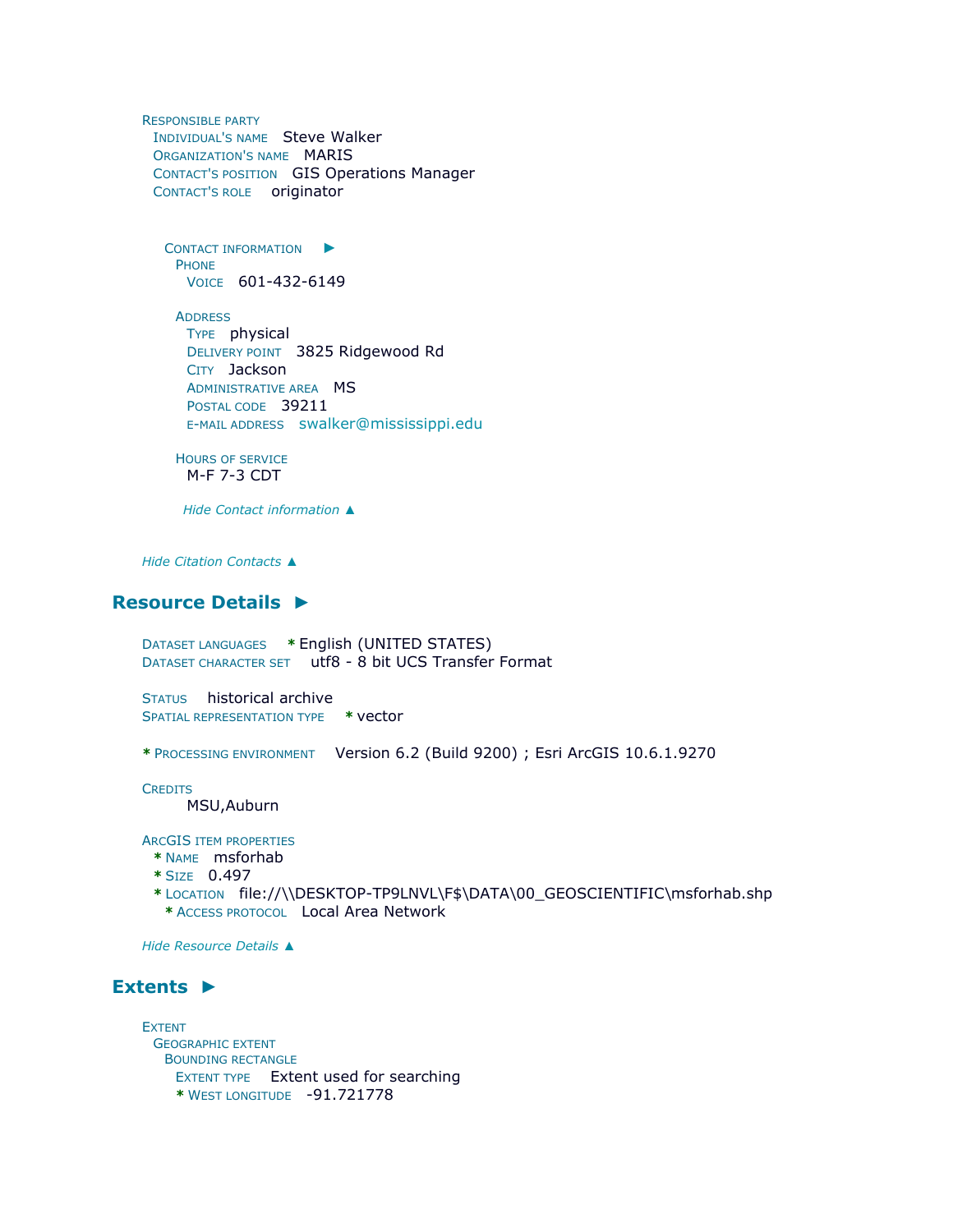```
* EAST LONGITUDE -88.095840
```
- **\*** NORTH LATITUDE 35.005530
- **\*** SOUTH LATITUDE 30.187457
- **\*** EXTENT CONTAINS THE RESOURCE Yes

EXTENT IN THE ITEM'S COORDINATE SYSTEM

- **\*** WEST LONGITUDE 319994.727833
- **\*** EAST LONGITUDE 650997.885569
- **\*** SOUTH LATITUDE 1045115.187500
- **\*** NORTH LATITUDE 1577862.070691
- **\*** EXTENT CONTAINS THE RESOURCE Yes

*Hide [Extents](file:///C:/Users/swalker/AppData/Local/Temp/arc4EC9/tmp99EE.tmp.htm%23ID0EEDBGMA) ▲*

### **[Resource Maintenance](file:///C:/Users/swalker/AppData/Local/Temp/arc4EC9/tmp99EE.tmp.htm%23ID0EEJA) ►**

RESOURCE MAINTENANCE UPDATE FREQUENCY not planned

*Hide [Resource Maintenance](file:///C:/Users/swalker/AppData/Local/Temp/arc4EC9/tmp99EE.tmp.htm%23ID0EEJA) ▲*

# **[Spatial Reference](file:///C:/Users/swalker/AppData/Local/Temp/arc4EC9/tmp99EE.tmp.htm%23ID0EEAGMA) ►**

ARCGIS COORDINATE SYSTEM

- **\*** TYPE Projected
- **\*** GEOGRAPHIC COORDINATE REFERENCE GCS\_North\_American\_1983
- **\*** PROJECTION mstm
- **\*** COORDINATE REFERENCE DETAILS PROJECTED COORDINATE SYSTEM X ORIGIN -5122200

```
Y ORIGIN -12297100 
XY SCALE 450339697.45066422
Z ORIGIN -100000 
Z SCALE 10000 
M ORIGIN -100000 
M SCALE 10000 
XY TOLERANCE 0.001 
Z TOLERANCE 0.001
M TOLERANCE 0.001
HIGH PRECISION true
```

```
WELL-KNOWN TEXT
```
PROJCS["mstm",GEOGCS["GCS\_North\_American\_1983",DATUM["D\_North\_American\_19 83",SPHEROID["GRS\_1980",6378137.0,298.257222101]],PRIMEM["Greenwich",0.0],UN IT["Degree",0.0174532925199433]],PROJECTION["Transverse\_Mercator"],PARAMETER[ "False\_Easting",500000.0],PARAMETER["False\_Northing",1300000.0],PARAMETER["Cent ral Meridian",-89.75],PARAMETER["Scale\_Factor",0.9998335],PARAMETER["Latitude\_Of\_Origin",32.5],

```
UNIT["Meter",1.0]]
```
REFERENCE SYSTEM IDENTIFIER **\*** VALUE 0

*Hide [Spatial Reference](file:///C:/Users/swalker/AppData/Local/Temp/arc4EC9/tmp99EE.tmp.htm%23ID0EEAGMA) ▲*

# **[Spatial Data Properties](file:///C:/Users/swalker/AppData/Local/Temp/arc4EC9/tmp99EE.tmp.htm%23ID0EACA) ►**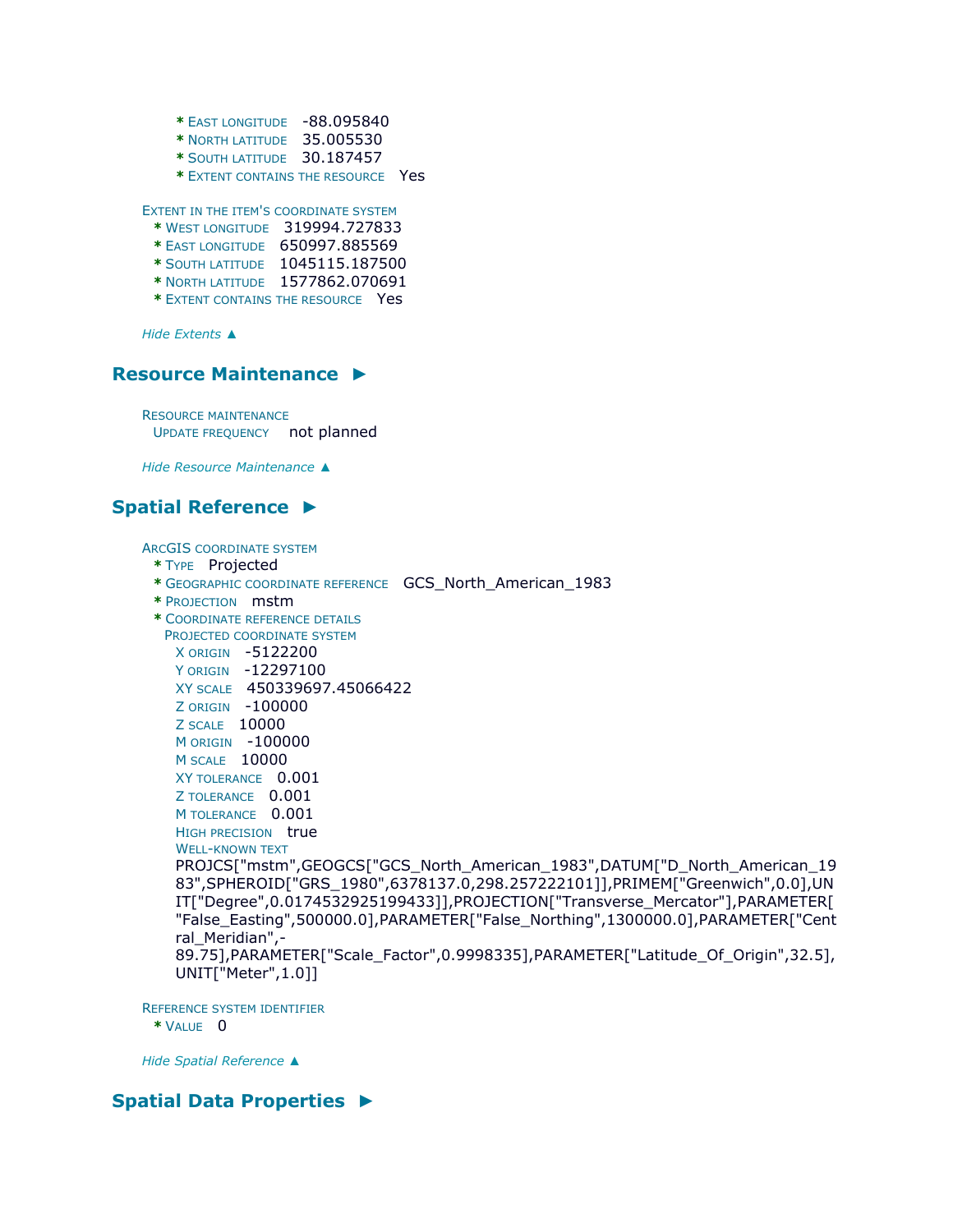| <b>VECTOR</b>                                                                                                                                                                                                                          |               |
|----------------------------------------------------------------------------------------------------------------------------------------------------------------------------------------------------------------------------------------|---------------|
| * LEVEL OF TOPOLOGY FOR THIS DATASET                                                                                                                                                                                                   | geometry only |
| <b>GEOMETRIC OBJECTS</b><br>FEATURE CLASS NAME msforhab<br>* OBJECT TYPE    composite<br>* OBJECT COUNT 72                                                                                                                             |               |
| Hide Vector ▲                                                                                                                                                                                                                          |               |
| <b>ARCGIS FEATURE CLASS PROPERTIES</b><br><b>FEATURE CLASS NAME</b> msforhab<br>* FEATURE TYPE Simple<br>* GEOMETRY TYPE Polygon<br>* HAS TOPOLOGY FALSE<br>* FEATURE COUNT 72<br>* SPATIAL INDEX FALSE<br>* LINEAR REFERENCING FAI SF |               |

*Hide [ArcGIS Feature Class Properties](file:///C:/Users/swalker/AppData/Local/Temp/arc4EC9/tmp99EE.tmp.htm%23ID0EA) ▲*

*Hide [Spatial Data Properties](file:///C:/Users/swalker/AppData/Local/Temp/arc4EC9/tmp99EE.tmp.htm%23ID0EACA) ▲*

# **[Distribution](file:///C:/Users/swalker/AppData/Local/Temp/arc4EC9/tmp99EE.tmp.htm%23ID0EGA) ►**

DISTRIBUTION FORMAT **\*** NAME Shapefile

TRANSFER OPTIONS **\*** TRANSFER SIZE 0.497

*Hide [Distribution](file:///C:/Users/swalker/AppData/Local/Temp/arc4EC9/tmp99EE.tmp.htm%23ID0EGA) ▲*

# **[Fields](file:///C:/Users/swalker/AppData/Local/Temp/arc4EC9/tmp99EE.tmp.htm%23ID0EIA) ►**

```
ETAILS FOR OBJECT msforhab
 * TYPE Feature Class 
 * ROW COUNT 72 
 DEFINITION
     Forest Habitat Regions
```
DEFINITION SOURCE MSU/AU

FIELD [FID](file:///C:/Users/swalker/AppData/Local/Temp/arc4EC9/tmp99EE.tmp.htm%23ID0EJAIA) ► **\*** ALIAS FID **\*** DATA TYPE OID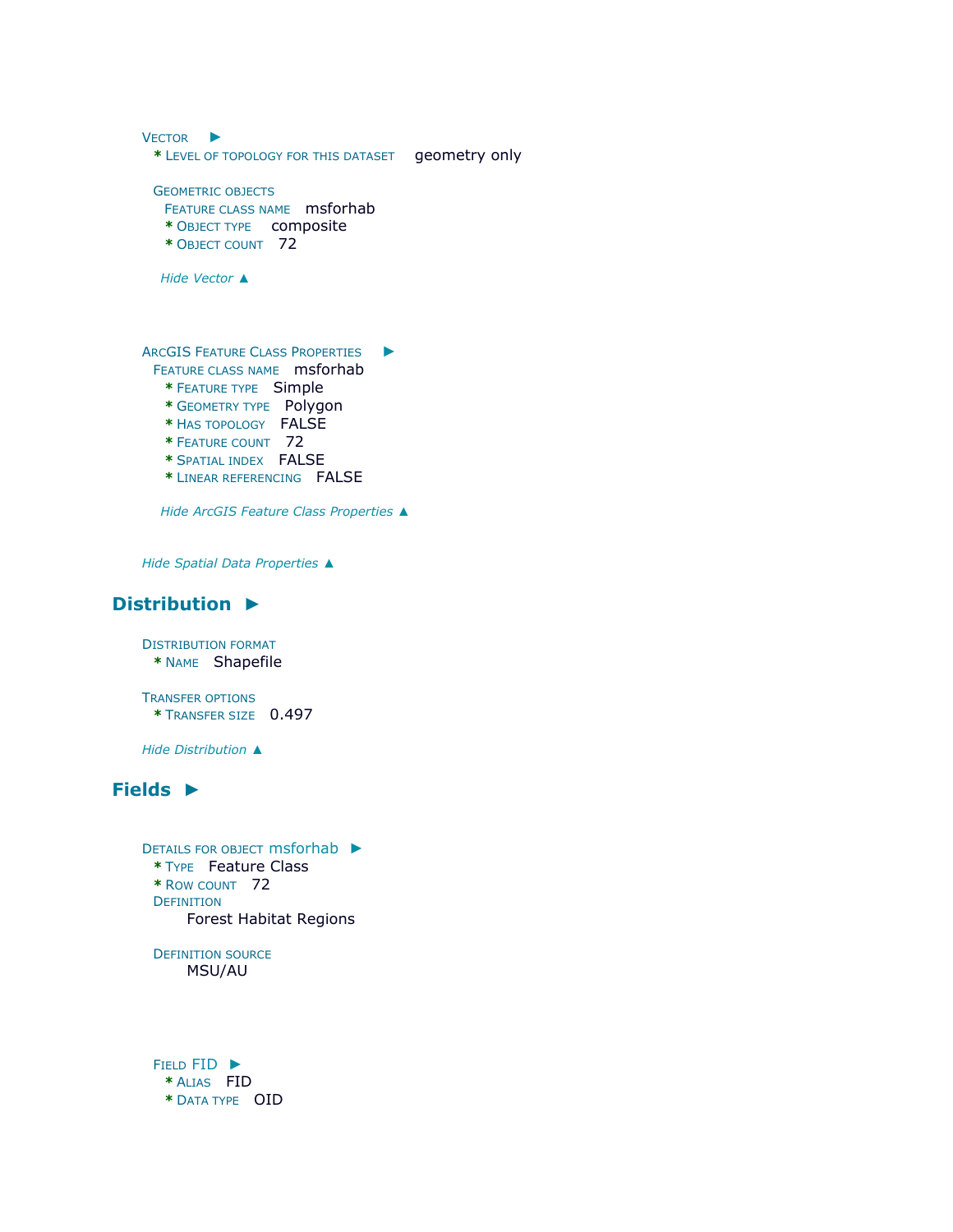- **\*** WIDTH 4
- **\*** PRECISION 0
- **\*** SCALE 0
- **\*** FIELD DESCRIPTION Internal feature number.
- **\*** DESCRIPTION SOURCE Esri
- **\*** DESCRIPTION OF VALUES Sequential unique whole numbers that are automatically generated.

*Hide [Field](file:///C:/Users/swalker/AppData/Local/Temp/arc4EC9/tmp99EE.tmp.htm%23ID0EJAIA) FID ▲*

FIELD [Shape](file:///C:/Users/swalker/AppData/Local/Temp/arc4EC9/tmp99EE.tmp.htm%23ID0EIAIA) ►

- **\*** ALIAS Shape
- **\*** DATA TYPE Geometry
- **\*** WIDTH 0
- **\*** PRECISION 0
- **\*** SCALE 0
- **\*** FIELD DESCRIPTION Feature geometry.
- **\*** DESCRIPTION SOURCE Esri
- **\*** DESCRIPTION OF VALUES Coordinates defining the features.

*Hide Field [Shape](file:///C:/Users/swalker/AppData/Local/Temp/arc4EC9/tmp99EE.tmp.htm%23ID0EIAIA) ▲*

FIELD [AREA](file:///C:/Users/swalker/AppData/Local/Temp/arc4EC9/tmp99EE.tmp.htm%23ID0EHAIA) ►

- **\*** ALIAS AREA
- **\*** DATA TYPE Double
- **\*** WIDTH 20
- **\*** PRECISION 0
- **\*** SCALE 0

*Hide Field [AREA](file:///C:/Users/swalker/AppData/Local/Temp/arc4EC9/tmp99EE.tmp.htm%23ID0EHAIA) ▲*

FIELD [PERIMETER](file:///C:/Users/swalker/AppData/Local/Temp/arc4EC9/tmp99EE.tmp.htm%23ID0EGAIA) ►

- **\*** ALIAS PERIMETER
- **\*** DATA TYPE Double
- **\*** WIDTH 20
- **\*** PRECISION 0
- **\*** SCALE 0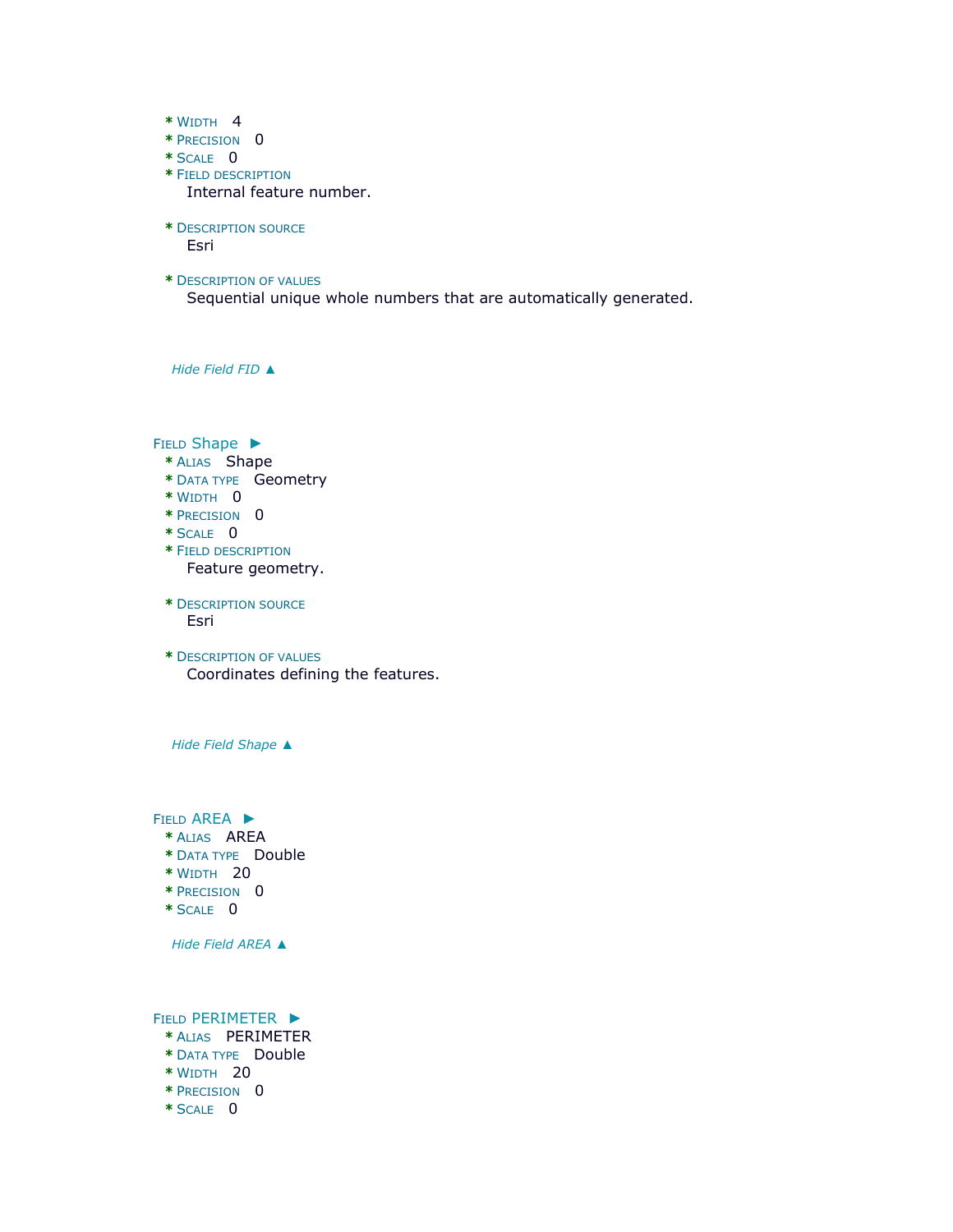*Hide Field [PERIMETER](file:///C:/Users/swalker/AppData/Local/Temp/arc4EC9/tmp99EE.tmp.htm%23ID0EGAIA) ▲*

FIELD [MSFORHAB\\_](file:///C:/Users/swalker/AppData/Local/Temp/arc4EC9/tmp99EE.tmp.htm%23ID0EFAIA) ►

- **\*** ALIAS MSFORHAB\_
- **\*** DATA TYPE Double
- **\*** WIDTH 11
- **\*** PRECISION 11
- **\*** SCALE 0

*Hide Field [MSFORHAB\\_](file:///C:/Users/swalker/AppData/Local/Temp/arc4EC9/tmp99EE.tmp.htm%23ID0EFAIA) ▲*

FIELD [MSFORHAB\\_I](file:///C:/Users/swalker/AppData/Local/Temp/arc4EC9/tmp99EE.tmp.htm%23ID0EEAIA) ►

- **\*** ALIAS MSFORHAB\_I
- **\*** DATA TYPE Double
- **\*** WIDTH 11
- **\*** PRECISION 11
- **\*** SCALE 0

*Hide Field [MSFORHAB\\_I](file:///C:/Users/swalker/AppData/Local/Temp/arc4EC9/tmp99EE.tmp.htm%23ID0EEAIA) ▲*

FIELD [REGION](file:///C:/Users/swalker/AppData/Local/Temp/arc4EC9/tmp99EE.tmp.htm%23ID0EDAIA) ►

- **\*** ALIAS REGION
- **\*** DATA TYPE String
- **\*** WIDTH 3
- **\*** PRECISION 0
- **\*** SCALE 0

FIELD DESCRIPTION Region number

DESCRIPTION SOURCE MSU/AU

*Hide Field [REGION](file:///C:/Users/swalker/AppData/Local/Temp/arc4EC9/tmp99EE.tmp.htm%23ID0EDAIA) ▲*

#### FIELD [PROVINCE](file:///C:/Users/swalker/AppData/Local/Temp/arc4EC9/tmp99EE.tmp.htm%23ID0ECAIA) ►

#### **\*** ALIAS PROVINCE

- **\*** DATA TYPE SmallInteger
- **\*** WIDTH 2
- **\*** PRECISION 2
- **\*** SCALE 0
- FIELD DESCRIPTION

Province number

DESCRIPTION SOURCE MSU/AU

*Hide Field [PROVINCE](file:///C:/Users/swalker/AppData/Local/Temp/arc4EC9/tmp99EE.tmp.htm%23ID0ECAIA) ▲*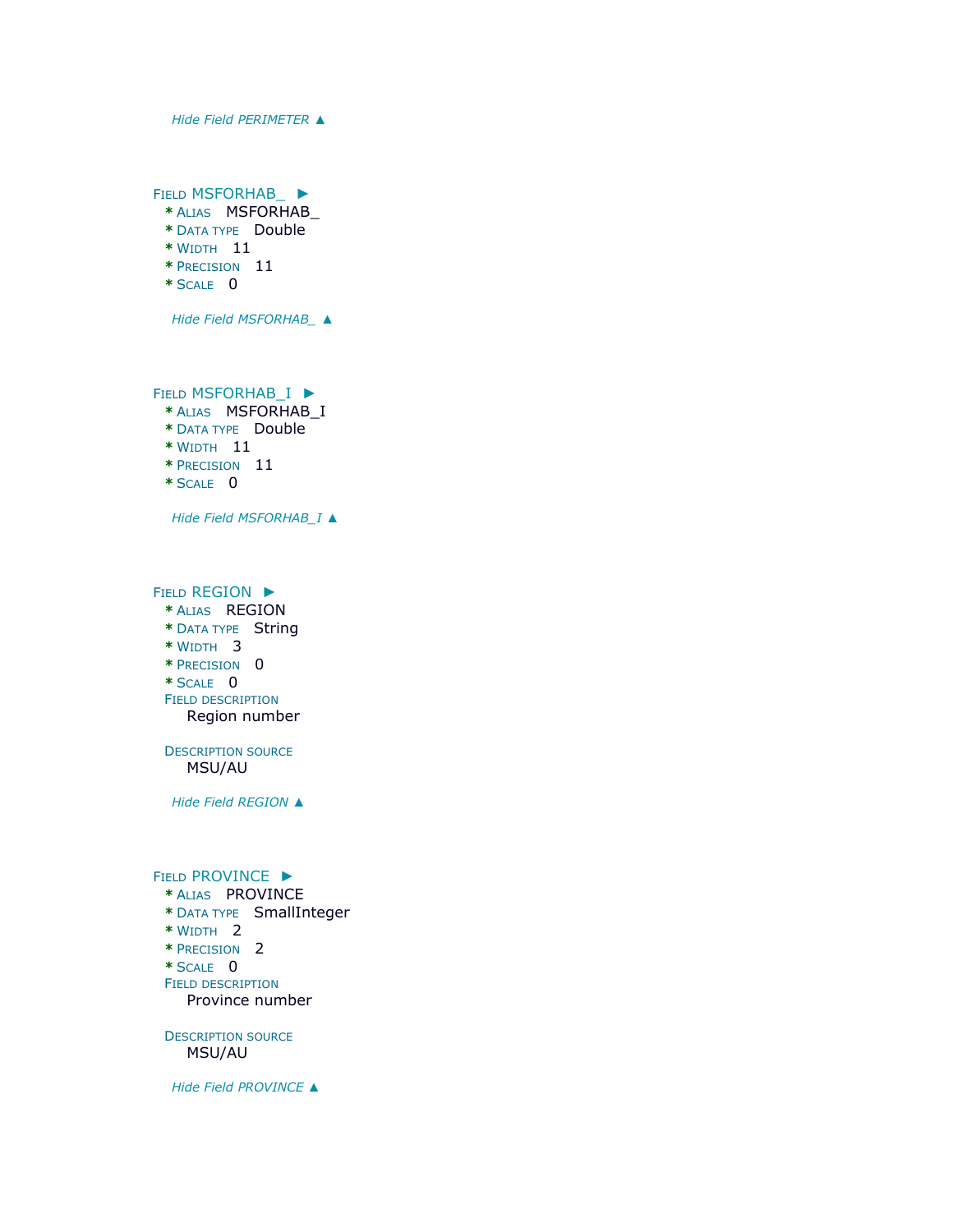FIELD [REGNAME](file:///C:/Users/swalker/AppData/Local/Temp/arc4EC9/tmp99EE.tmp.htm%23ID0EBAIA) ► **\*** ALIAS REGNAME **\*** DATA TYPE String **\*** WIDTH 40 **\*** PRECISION 0  $*$  SCALE  $0$ FIELD DESCRIPTION Name of region DESCRIPTION SOURCE MSU/AU *Hide Field [REGNAME](file:///C:/Users/swalker/AppData/Local/Temp/arc4EC9/tmp99EE.tmp.htm%23ID0EBAIA) ▲* FIELD [PROVNAME](file:///C:/Users/swalker/AppData/Local/Temp/arc4EC9/tmp99EE.tmp.htm%23ID0EAAIA) ► **\*** ALIAS PROVNAME **\*** DATA TYPE String **\*** WIDTH 30 **\*** PRECISION 0 **\*** SCALE 0 FIELD DESCRIPTION Name of Province DESCRIPTION SOURCE MSU/AU *Hide Field [PROVNAME](file:///C:/Users/swalker/AppData/Local/Temp/arc4EC9/tmp99EE.tmp.htm%23ID0EAAIA) ▲*

*Hide [Details for object](file:///C:/Users/swalker/AppData/Local/Temp/arc4EC9/tmp99EE.tmp.htm%23ID0EAIA) msforhab ▲*

*Hide [Fields](file:///C:/Users/swalker/AppData/Local/Temp/arc4EC9/tmp99EE.tmp.htm%23ID0EIA) ▲*

### **[Metadata Details](file:///C:/Users/swalker/AppData/Local/Temp/arc4EC9/tmp99EE.tmp.htm%23ID0TALMA) ►**

**\*** METADATA LANGUAGE English (UNITED STATES)

SCOPE OF THE DATA DESCRIBED BY THE METADATA **\*** dataset SCOPE NAME **\*** dataset

**\*** LAST UPDATE 2019-01-17

ARCGIS METADATA PROPERTIES METADATA FORMAT ArcGIS 1.0 METADATA STYLE FGDC CSDGM Metadata STANDARD OR PROFILE USED TO EDIT METADATA FGDC

CREATED IN ARCGIS FOR THE ITEM 2019-01-17 10:54:20 LAST MODIFIED IN ARCGIS FOR THE ITEM 2019-01-17 10:58:48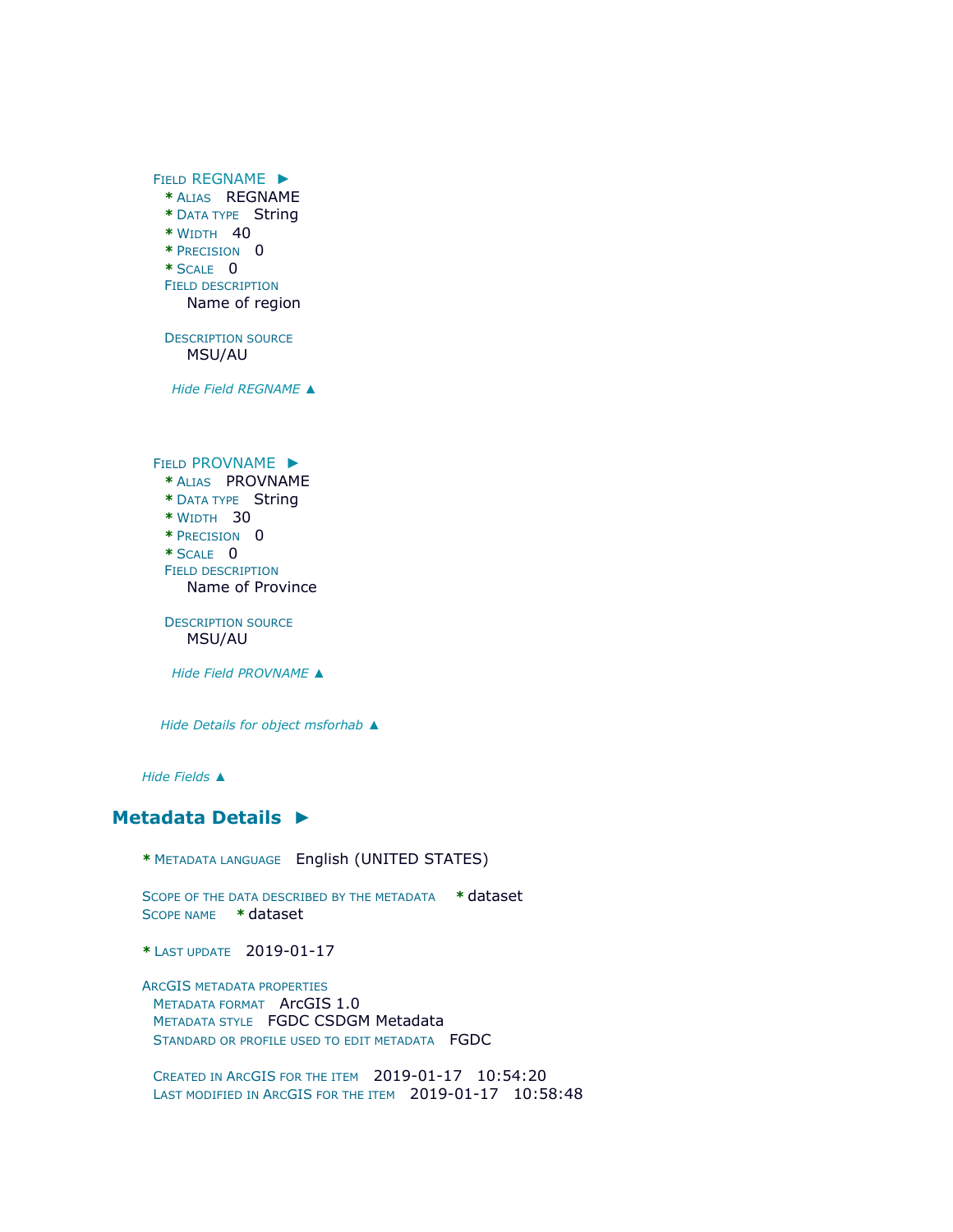AUTOMATIC UPDATES HAVE BEEN PERFORMED Yes LAST UPDATE 2019-01-17 10:55:09

*Hide [Metadata Details](file:///C:/Users/swalker/AppData/Local/Temp/arc4EC9/tmp99EE.tmp.htm%23ID0TALMA) ▲*

#### **[Metadata Contacts](file:///C:/Users/swalker/AppData/Local/Temp/arc4EC9/tmp99EE.tmp.htm%23ID0EKA) ►**

METADATA CONTACT INDIVIDUAL'S NAME Steve Walker ORGANIZATION'S NAME MARIS CONTACT'S POSITION GIS Operations Manager CONTACT'S ROLE originator

C[ONTACT INFORMATION](file:///C:/Users/swalker/AppData/Local/Temp/arc4EC9/tmp99EE.tmp.htm%23ID0EBKA) **PHONE** VOICE 601-432-6149

**ADDRESS** TYPE physical DELIVERY POINT 3825 Ridgewood Rd CITY Jackson ADMINISTRATIVE AREA **MS** POSTAL CODE 39211 E-MAIL ADDRESS [swalker@mississippi.edu](mailto:swalker@mississippi.edu?subject=MS%20Forest%20Habitat%20Regions%20-%201976)

HOURS OF SERVICE M-F 7-3 CDT

*Hide [Contact information](file:///C:/Users/swalker/AppData/Local/Temp/arc4EC9/tmp99EE.tmp.htm%23ID0EBKA) ▲*

*Hide [Metadata Contacts](file:///C:/Users/swalker/AppData/Local/Temp/arc4EC9/tmp99EE.tmp.htm%23ID0EKA) ▲*

### **[Thumbnail and Enclosures](file:///C:/Users/swalker/AppData/Local/Temp/arc4EC9/tmp99EE.tmp.htm%23ID0ELA) ►**

**THUMBNAIL** THUMBNAIL TYPE JPG

*Hide [Thumbnail and Enclosures](file:///C:/Users/swalker/AppData/Local/Temp/arc4EC9/tmp99EE.tmp.htm%23ID0ELA) ▲*

#### [FGDC Metadata \(read-only\)](file:///C:/Users/swalker/AppData/Local/Temp/arc4EC9/tmp99EE.tmp.htm%23fgdcMetadata) ▼

DETAILED DESCRIPTION ENTITY TYPE ENTITY TYPE LABEL msforhab ENTITY TYPE DEFINITION Forest Habitat Regions ENTITY TYPE DEFINITION SOURCE MSU/AU

**ATTRIBUTE** ATTRIBUTE LABEL FID ATTRIBUTE DEFINITION